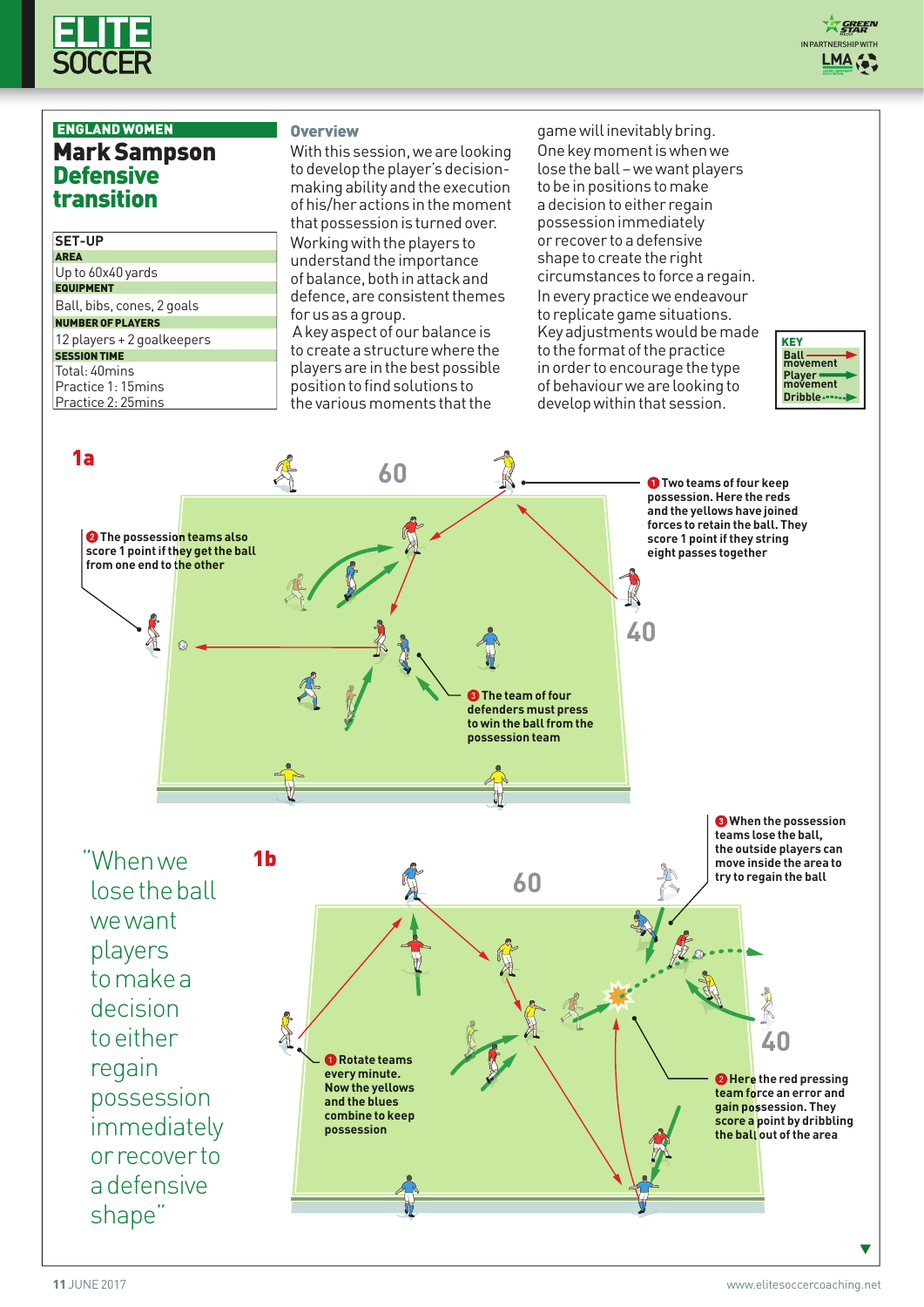

# **MARK SAMPSON:** DEFENSIVE TRANSITION

### What do I get the players to do?

**Defensive transition 1** Setupanareaof 60x40 yards.Split your squad into three teams of four. One team are the defenders and they press to overturn possession in thecentreofthearea.The other two passing teams work together to retain possession. One of the passing teams has two membersoneachsideof the area: the third team has onemember ateachend andtwoinsidethearea. The possession teams must use their position ontheoutside,their numericaladvantage, and the support of the two

insideplayers tokeephold of the ball. They score by either by making eight consecutive passes or by passing from one end player to the other, as shown**[1a]**.Thepressing players must try to win the ball from the possession team – and if they do, they canscorea point by dribbling the ball out ofthearea, as shown [1b]. However, on losing possession, the outside players cancomeintothe area to try to regain ball. Play for 15 minutes and rotate teams every minute.

#### **Defensivetransition2**

Setupanarea of 50x35 yardswitha goalanda

goalkeeperateachend. Split your outfield players intotwoteams of sixand playa normal 7v7game (including keepers) with nooffsides.Whena team is in possession its players arefree tomoveanywhere on the pitch, with one catch –whenthe teamloses possession, its players are locked in the half they are in at the moment of turnover. This mean your players must be aware of both their position on the pitch and the position of their teammates, sothey can  $react$  to transitions of the ball. If teams go all out inattackandthey lose theball,as shown**[2a]**, they will pay the penalty because they are unable

to recover to a defensive position, as shown**[2b]**. Play for 25 minutes.

#### What are the key things to look out for?

We are looking for the players toconsiderhow their position in attack can support the team in the moment we lose the ball.Ifwehavestrong connectionswithteam mates when attacking, we will naturally have strong connectionsatthemoment that we lose the ball. When the ball is lost we are looking for the players to consider three key areas before selecting the best decision for the teaminthatmoment…





v